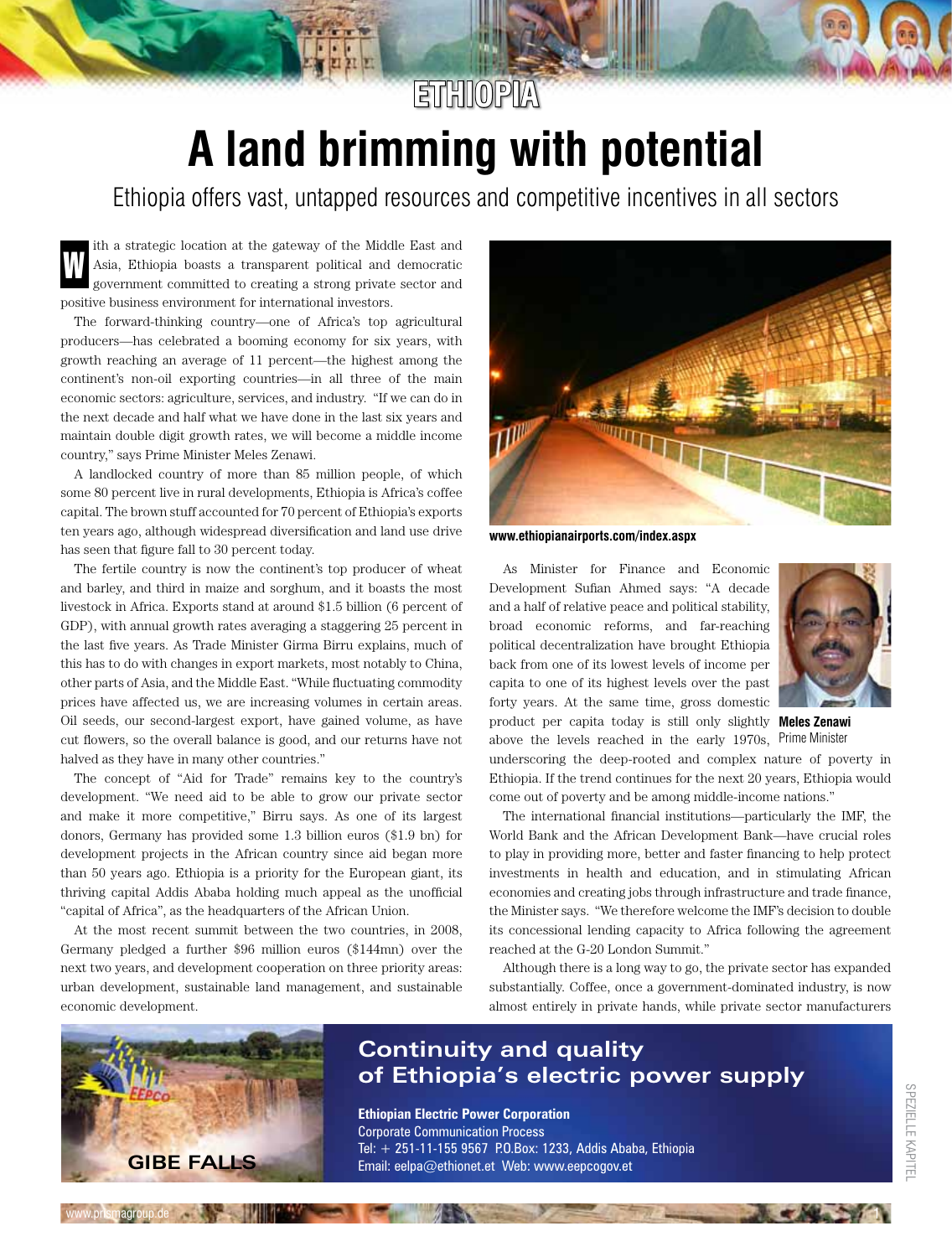#### **ETHIOPIA**

now make up 90 percent of the 2,200 total. The Privatization and Public Enterprises Supervising Agency, established in 1994, is now accountable for assets worth around \$5 billion from joint ventures. "We have made major provisions to incentivize investors, and have many enterprises ready for privatization in different sectors, including crops and fruit production, food processing, agro-related services, manufacturing, chemicals, mining, printing and tourism " says director general Beyene Gebremeskel.

The Ethiopian Investment Agency is responsible for promoting, coordinating and facilitating foreign investment in the country. Headed by director general Abi Woldemeskel, it is a one-stop shop for all investors in Ethiopia, providing a huge range of services, including issuing licenses, providing trade registrations, and facilitating the acquisition of land and utilities by foreign investors.

German firms involved in manufacturing, exporting, and agroprocessing will receive a warm welcome at the Development Bank of Ethiopia, says the bank's president, Esayas Bahre. Celebrating its 100th anniversary, DBE offers a huge range of incentives, including lower interest rates, long-term loan periods up to 15 years and financing of up to 70 percent. "We know German investors are serious and we appreciate their commitment," Bahre says.

With assets of around Birr 50 million (\$4 million) and 80 percent of the Ethiopian market, Commercial Bank is now one of the most important banks in Africa. In six years, profits have risen at a rate of 40 percent year-on-year. Having triumphed from Ethiopia's high cash flows, Commercial Bank of Ethiopia has been concentrating on expansion, brand awareness, improving human capital, and buying technology. "Our foreign banking division accounts for 49 percent of our profits. We have direct contact with more than 500 banks. We have a corresponding agreement with Germany's Commerzbank, and also do business with Deutsche Bank, because most of our exports go to Germany, and most of our imported capital items comes from there."

With a strong involvement in the country's energy sector, Commercial Bank is keen to provide financial services to German contractors active in that field. German investors banking with Commercial Bank will benefit from loans for 70 percent of the total budget cost over a 15-year term with a strong return on investment. "The banking sector in Ethiopia is key for German investors looking for a reliable partner in the region for their trading activities. We can offer access to 23 African countries through the Common Market for Eastern and Southern Africa (COMESA) and 340 million people in East Africa," Bekalu Zeleke, Commercial Bank's president says. The pioneering bank is doing much to shape the financial services system and Ethiopia's development as a whole. and has made giant strides in improving customer services within its branches.

Nib International Bank, one of Ethiopia's six big private banks, has



Minister of Energy



**Girma Birru** Minister of Trade

recorded profits every year since it was established in 1999. It is now looking to implement state-of-the-art technology and modern payment systems. With a correspondent relationship with Commerzbank, and also DZ bank, in Germany, NIB is led by Amerga Kassa and has been named "Best Bank in Ethiopia" six times in the last four years: by The Banker and Global Finance magazines.

Energy also has the potential to be a powerful economic driver, particularly hydropower. The country currently boasts 60,000 MWs of renewable energy potential, out of which 45,000 is hydropower, and 5,000 geothermal. There are 12 river bases, and five hydropower projects already under construction. According to Minister of Energy and Mines, Alemayehu Tegenu, there is also potential in wind, solar and biofuels, and he invites German investors to bring their technology to help get these off the ground. "It would be a win-win solution for everyone," he says. Meanwhile, the fact Ethiopia was never colonized means its mining potential is enormous.

While growing demand and a late-onset rainy season caused power shortages this summer, state-run EEPCO is confident the new hydropower plants coming on stream will help it realize its mission to become a major power supplier for the region. "If you look at the advantages we have: a strategic location, a good mix of renewable resources, and a huge market in Kenya, Sudan, Djibouti and Egypt, and beyond, Ethiopia is an extremely attractive option," Meheret Debebe, CEO of EEPCO, says. "To achieve our vision, we have to invest around \$1.5 billion per annum. If we had more financial resources, we would have the capacity to do more."

Another major factor is the low energy costs: electricity costs between 2.2 and 3.5 eurocents per kilowatt/hour, compared with between 30 and 40 eurocents in Europe. German investors would also benefit from strong local partnerships. "There are many stakeholders so we have to find a common solution to address the environmental, social and political issues," Debebe says. "Also, we are an emerging market, and energy needs intensive investment. We worked with German firm GTZ on a wind study; now we are asking them to aggressively involve German companies in these projects."

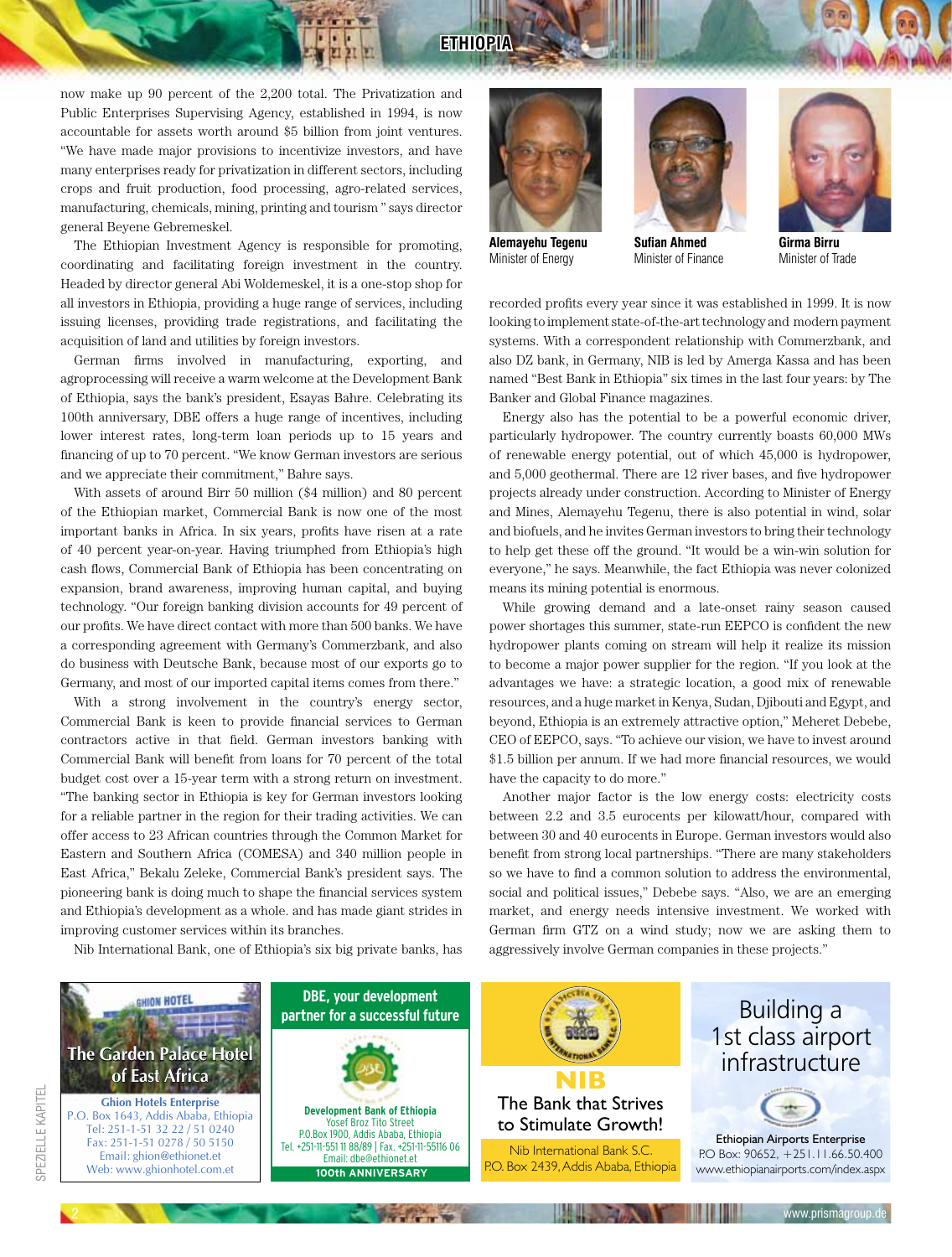With big cats and one of the world's most fascinating histories, tourism is another sector bursting with possibilities that the right investment could see take off exponentially. The Ministry of Tourism and Culture was created three years ago to make this happen. As its proactive head, Minister of Culture and Tourism Mohamoud Dirir, explains, Ethiopia has everything that its main tourism rival, Kenya, has, but severely lacks the infrastructure it needs to compete.

The most pressing problems include air transport to serve areas outside the capital Addis Ababa, electricity shortages, and unsatisfactory roads. "Our major focus is to attract niche tourists; responsible tourists who are interested in history, culture and the diversity of our nation. So far, only the north has been known to the western world but Ethiopia has countless windows of opportunity and lots of layers to discover," says Minister Dirir.

The number of hotels and resorts is growing steadily in Addis Ababa and other cities as young Ethiopian diaspora return to make their mark on the sector. "Recently, the owner and CEO of Boston Day Spa in Addis established Kuriftu Resort and Spa, a few kilometers from Addis at Bahir Dar, on the tip of Lake Tana, the source of the Blue Nile. So you have more people establishing their trademarks and enhancing the capacity of our services sector.

"Germans also have immense experience working in different parts of the world, including South Africa and Namibia, so they can invest in this sector, in its infrastructure and knowledge base, and connect Ethiopia with Germany in a way that attracts more safari tourism that is both interesting and adventurous at the same time.

"Addis is the diplomatic center of Africa—it is what New York is to the United States," Dirir says. "There are more than 90 embassies and many international organisations. The French group Accor are building two hotels and I would like to use this opportunity to call on German tour operators to know more about Ethiopia and include it in their packages."

For Minister Dirir, the greatest challenge, however, is improving tourist numbers, which registered at just 400,000 last year. The country's flagship airline, Ethiopian Airlines, remains a trusted international brand, and has managed to keep growing in a difficult and competitive climate. "They have been instrumental in encouraging tourism and promoting Ethiopia to the rest of the world, and will remain a very important partner in tourism," he says.

Diriba Kuma, Minister of Transport and Communications agrees. "I think Ethiopian will be very successful in its mission to build an aviation hub at Bole International Airport in Addis," he says. "We have the experience and now fly to more than 50 countries worldwide. We have code-share agreements that are working very well. There is also a big transit business into Bole from India and the U.S."

The Garden Palace Hotel of East Africa, run by Ghion Hotels Enterprise, offers excellent facilities and is only 7km from the airport.

An E.U.-funded transport master plan for the next 20 years plans to have more than 30 local airports connecting to Addis within the next decade, and a 5,000 kilometer railway corridor to connect farmers in different parts of the country to the port, the central market and production centers within seven years. As Shiferaw Alemu, general manager of the Ethiopian Airports Enterprise notes, better airport infrastructure is a massive priority. "BIA was voted best African airport in 2008 because of the services it offers and the new terminal building, runway, and other facilities that have helped enhance operations."

### **A world class commercial bank**

Our mission is to profitably play a major role in the financial service cost-effectively for all sectors of the economy and thereby support the long term development of the nation.



**Commercial Bank of Ethiopia** P.O.Box 255, Addis Ababa, Ethiopia Tel: +251 11 551 5004 / 11 551 5000 / 11 156 4449 Telex:21037 A / 21037 B · Fax: +251 11 551 4522 / 11 156 4625 Toll Free line: 951 · www.combanketh.com · cbemrk@ethionet.et Swift Code: CBETETAA